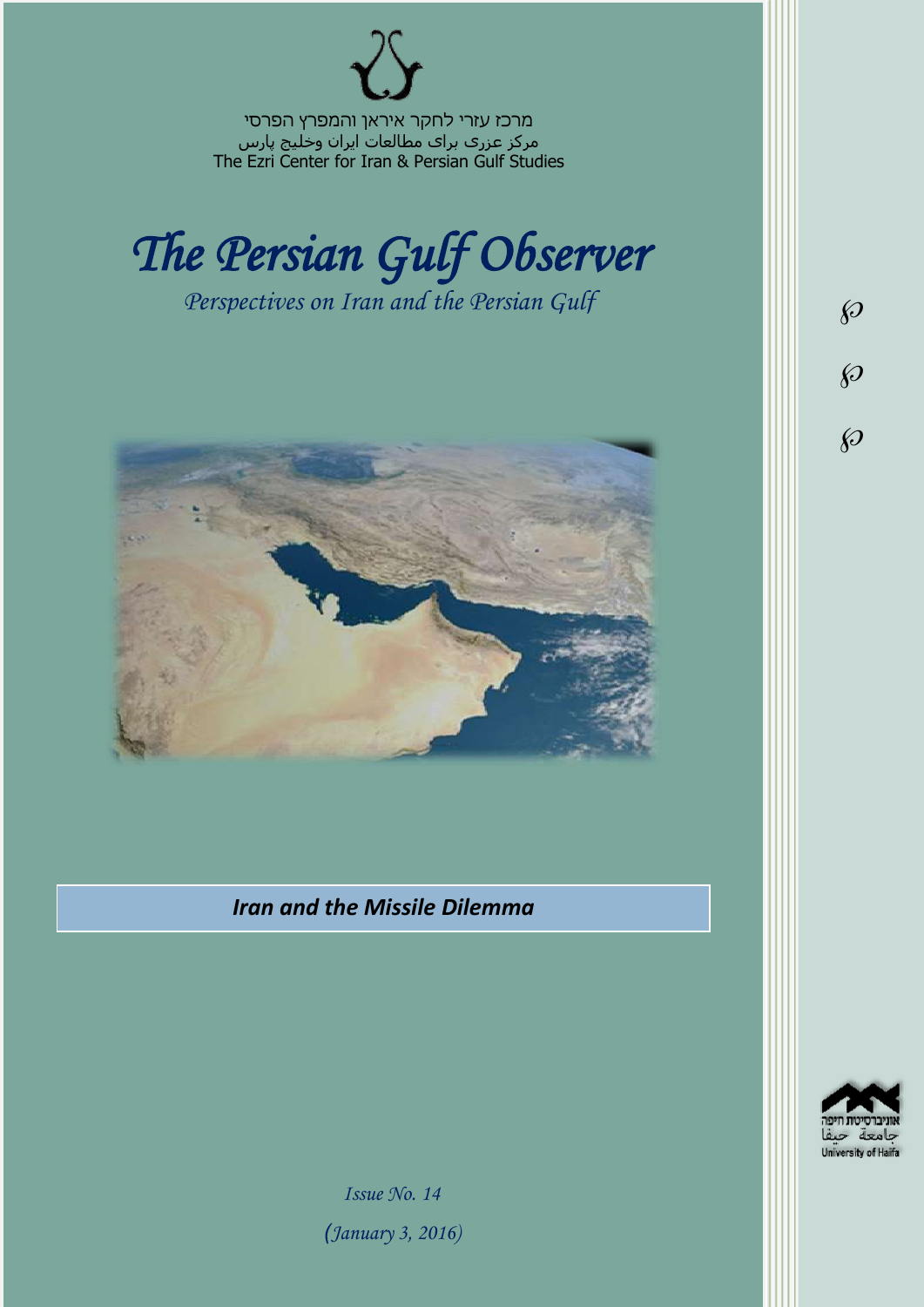The Ezri Center for Iran & Persian Gulf Studies at the University of Haifa is happy to launch The Persian Gulf Observer: Perspectives on Iran and the Persian Gulf. The Persian Gulf Observer will be published periodically, expressing the views and analysis of the Ezri center's researchers on various issues concerning the Persian Gulf region and the countries which lay by its shores. Attached please find the fourteenth issue written by Dr. Glen Segell on "Iran and The Missile Dilemma."

You are most welcome to follow the Ezri Center's twits at: <https://twitter.com/EzriCenter> , be our friend on Facebook: [https://www.facebook.com/pages/The-Ezri-Center-for-Iran-and-](https://www.facebook.com/pages/The-Ezri-Center-for-Iran-and-Persian-Gulf-Studies/141080069242626)[Persian-Gulf-Studies/141080069242626](https://www.facebook.com/pages/The-Ezri-Center-for-Iran-and-Persian-Gulf-Studies/141080069242626)

Watch and listen to conferences and lecturers in the Center's YouTube channel:

<https://www.youtube.com/channel/UCZdzvlhv7a8nxLjYZdaz68Q>

and visit our site:<http://gulfc.haifa.ac.il/>

You are also cordially invited to visit our site in Persian [www.TeHTel.com,](http://www.tehtel.com/) where you could find interesting material on various aspects of the life in Israel.

## DOG DOG DOG DOG DOG DOG DOG

תרכז עזרי לחקר איראן והמפרץ הפרסי באוניברסיטת חיפה שמח להשיק את :*The Persian Gulf Observer* 

Perspectives on Iran and the Persian Gulf, בו יוצגו מאמרי דעה שיופצו בתדירות תקופתית, פרי- עטם של חוקרי

המרכז על מגוון נושאים מאזור המפרץ הפרסי והמדינות השוכנות לחופיה.

להלן הגיליון הארבעה-עשר ובו מאמר מאת ד"ר גלן סגל בנושא "איראן ודילמת הטילים."

אנו מזמינים אתכם לעקוב אחרי ציוצי המרכז בכתובת: [EzriCenter/com.twitter://https](https://twitter.com/EzriCenter) ,

[https://www.facebook.com/pages/The-Ezri-Center-for-Iran-and-](https://www.facebook.com/pages/The-Ezri-Center-for-Iran-and-Persian-Gulf-Studies/141080069242626):כהיות חברים שלנו בפייסבוק

[Persian-Gulf-Studies/141080069242626](https://www.facebook.com/pages/The-Ezri-Center-for-Iran-and-Persian-Gulf-Studies/141080069242626)

לצפות ולהאזין לכנסים והרצאות בערוץ היו-טיוב של המרכז:

<https://www.youtube.com/channel/UCZdzvlhv7a8nxLjYZdaz68Q>

<http://gulfc.haifa.ac.il/> ולבקר אותנו באתר הבית

דוברי ויודעי הפרסית שביניכם מוזמנים לבקר באתר שלנו בשפה הפרסית [com.TeHTel.www](http://www.tehtel.com/) בו ניתן למצוא חומרים מעניינים על היבטים שונים של החיים בישראל.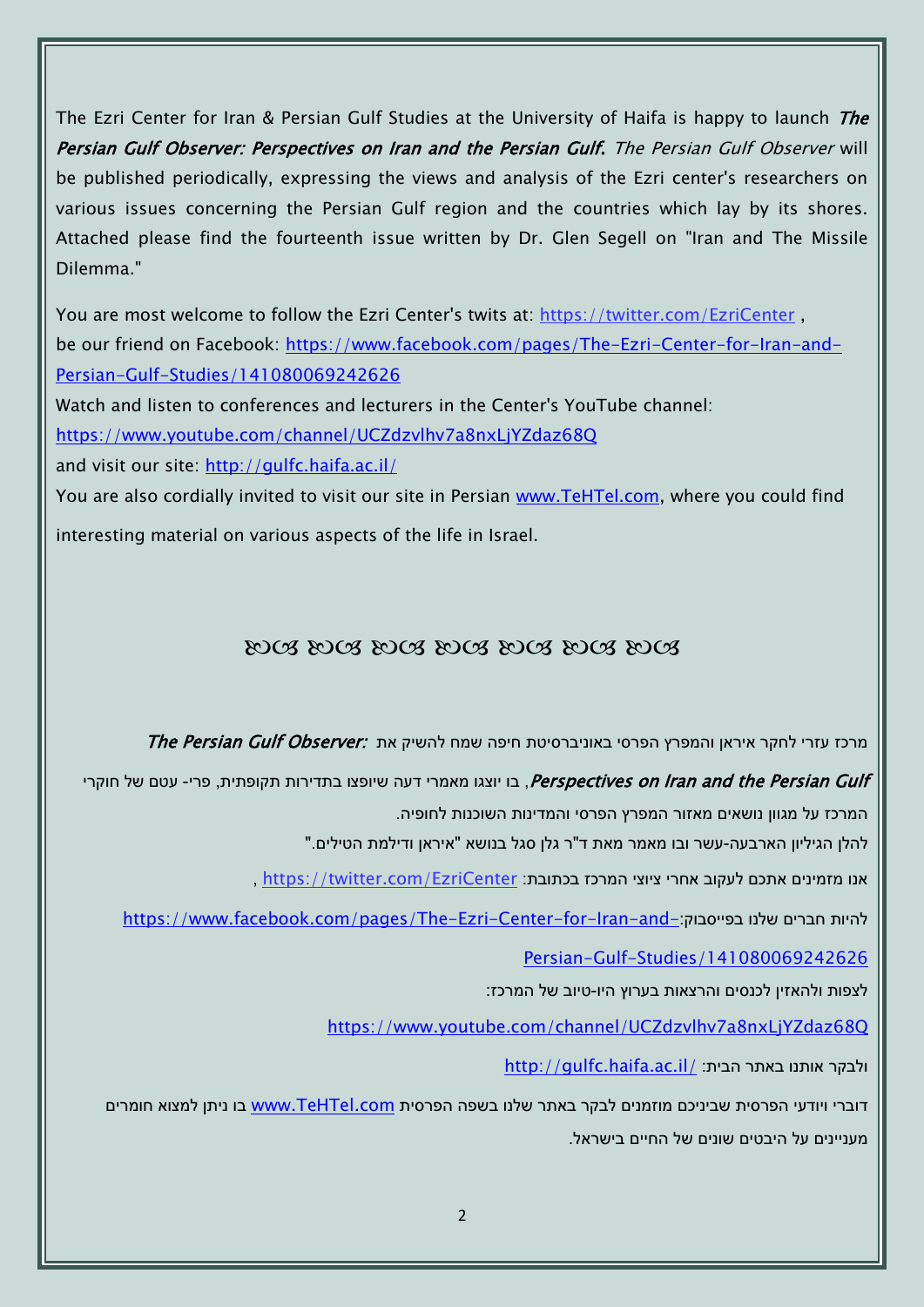## Iran and the Missile Dilemma

Dr. Glen Segell, FRGS, Fellow, Ezri Center for Iran & Persian Gulf Studies, University of Haifa

The current focus against Iran typified by the P5+1 negotiation has been Iran's nuclear program; debating whether it has military components and intent. Lessons from Cold War history that focused on the arms race, nuclear strategy and non-proliferation show us that having a nuclear bomb is only one part of the picture. The other is the delivery systems for any such weapon. A nuclear device has to be delivered to its target and explode in the correct fashion or else it is useless. That is to say it is useless both as a military weapon and as a political tool.

Nuclear weapons debated widely in strategy and deterrence is more a political tool than a military one. The actual use of a nuclear weapon is so devastating that only a madman would do so or perhaps an accidental explosion. So unless a state's opponents believe that it can be delivered to the target and work, then the nuclear weapon lacks both military and political credibility. That is to say it lacks credibility as a weapon, as a threat, as a deterrent and as dissuasion.

Since the post WW2 period a growing number of states developed or acquired nuclear weapons, thus joining a prestigious club whose only member was the United States. Those states include the Soviet Union, China, France, Britain, India and Pakistan. Those with only aircraft as a delivery means lacked the credibility to use their nuclear weapons as an effective military weapon and political tool because aircraft could be shot down before they reached their targets. The inter-war year strategy that the bomber would always get through had been shown to be ineffective during WW2.

On the other hand those countries that had developed missiles by the mid-1950s had an effective means to deliver the nuclear weapon to its target even if wasn't accurately. Radiation would cause damage in addition to the blast. At this stage it was not possible to shoot down missiles. It was only during the 1980s that President Regan proposed the Star Wars program to develop such capability. Even now it is only limited.

Iran must have read the Cold War history literature in fine detail because at the same time as constructing nuclear facilities, civilian only in its claims, it is also developing a surface-to-surface missile capability that can only have military use. The simultaneous development of the ability to project military power by missiles strikes long distances beyond its borders together with verbal threats against states such as Israel gave rise to the cause of concern by the rest of the world led by the West, about the Iranian nuclear facilities under development. It would seem that the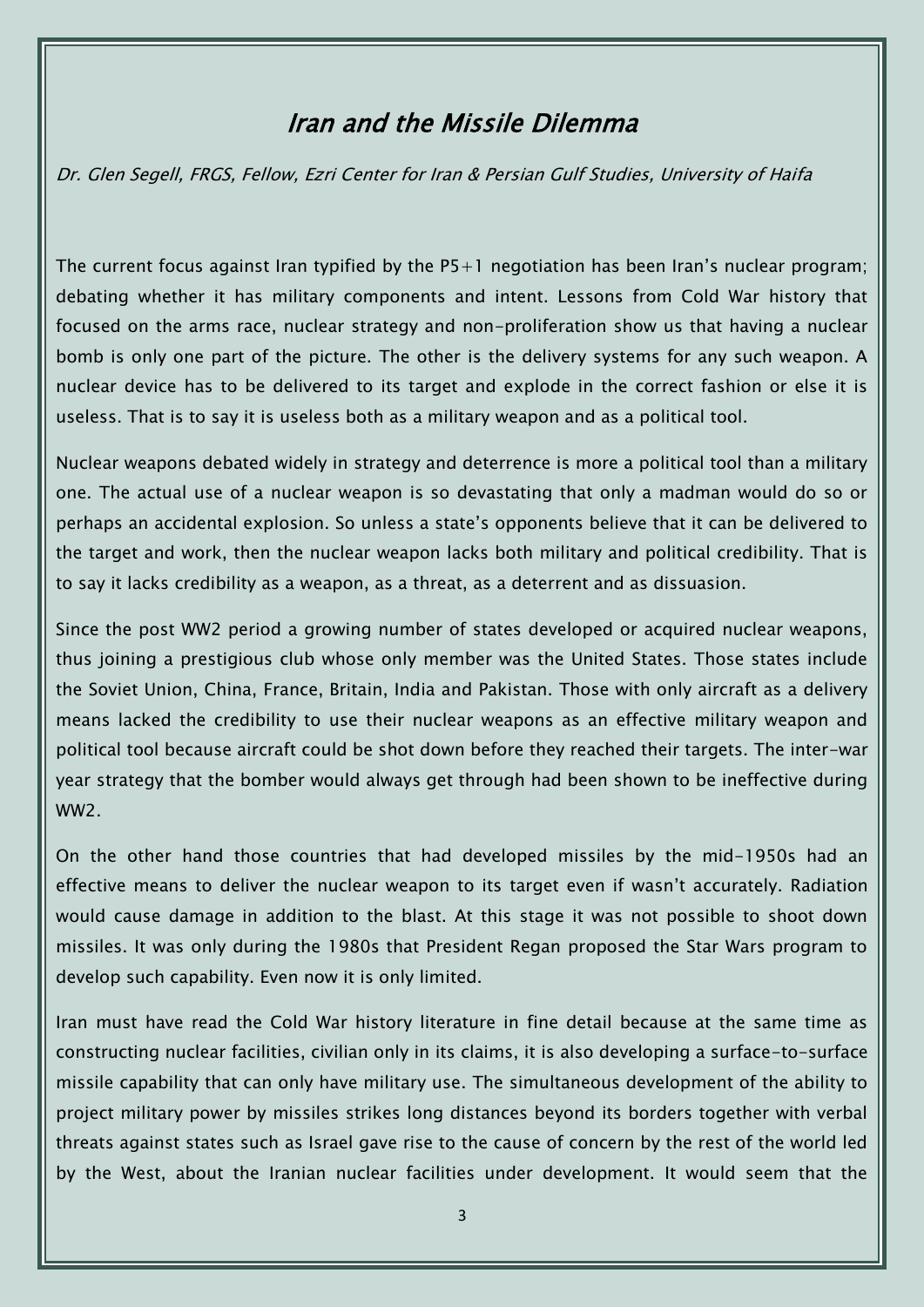Iranian end game could well be to have a nuclear warhead for the missiles and to threaten other states with them; or at least provide an umbrella for organizations such as Hamas and Hezbollah.

Iran has the most diverse and most sophisticated missile program under development in the Middle East consisting of 27 known missiles or rockets that include: Ashoura, Musudan, Emad, Fajr, Fakoor, Qadr, Naze'at, Khalij-e Fars, Kowsar, Qiam, Safir, Sejil, Shahab, Soumar, Zelzal and various versions of all of these. Each new version has longer range, currently moving outside of the 2000km region to those capable of reaching Europe and beyond or 5000km.

There is no doubt that the Iran-Iraq war of the 1980s was the catalyst and impetus that started the Iranian missile program. Missiles and rockets, even with conventional warheads, can cause substantial damage and terror. However since the fall of Saddam's regime in Iraq in 2003 such a need no longer exists. There is no state that is at war with Iran or even threatening it militarily. Why then, asks the West and Israel, does Iran need not only such a diverse and complex missile program as well as underground missile bases and silos and mobile launchers?

The concern is that the missile program is reminiscent of Cold War nuclear planning, strategy and deployment. As then as today with Iran, underground silos and mobile missiles cannot be easily monitored or destroyed giving Iran the capability for a surprise and devastating strike against anyone. Indeed, as was shown by Iraq's Scud missiles strikes on Israel and Saudi Arabia in 1991, missiles with conventional warheads can result in death, damage and trauma.

In October and November 2015 Iran test launched two ballistic missiles. Such testing is also a-Cold War-style nuclear move. It demonstrates capability and is a flexing of muscles. Being ballistic missiles they have the potential capability for warheads other than just conventional. The tests have generated a ripple of anger through other Middle East states such as a Saudi Arabia, who is higher on the list of Iranian adversaries than Israel and is geographically closer to the Iranian missiles.

Recently Saudi Arabia executed the Shia cleric and scholar Sheikh Nimr who lived there for being critical of the Saudi government, calling for free elections. This has heightened tensions between Iran and Saudi Arabia. However despite having a missile capability with conventional warheads to strike Saudi Arabia Iran is not capable of using it as political tool. Shia living in Saudi Arabia cannot be currently protected by Iran. The danger remains that Iran, if it attained a nuclear warhead for these missiles, could threaten Saudi Arabia.

It is therefore not surprising that the United States has considered preparing sanctions against Iran because of the missile program, while both Iran and the United States are still honoring the nuclear agreement reached in 14 July 2015. Time will tell what transpires.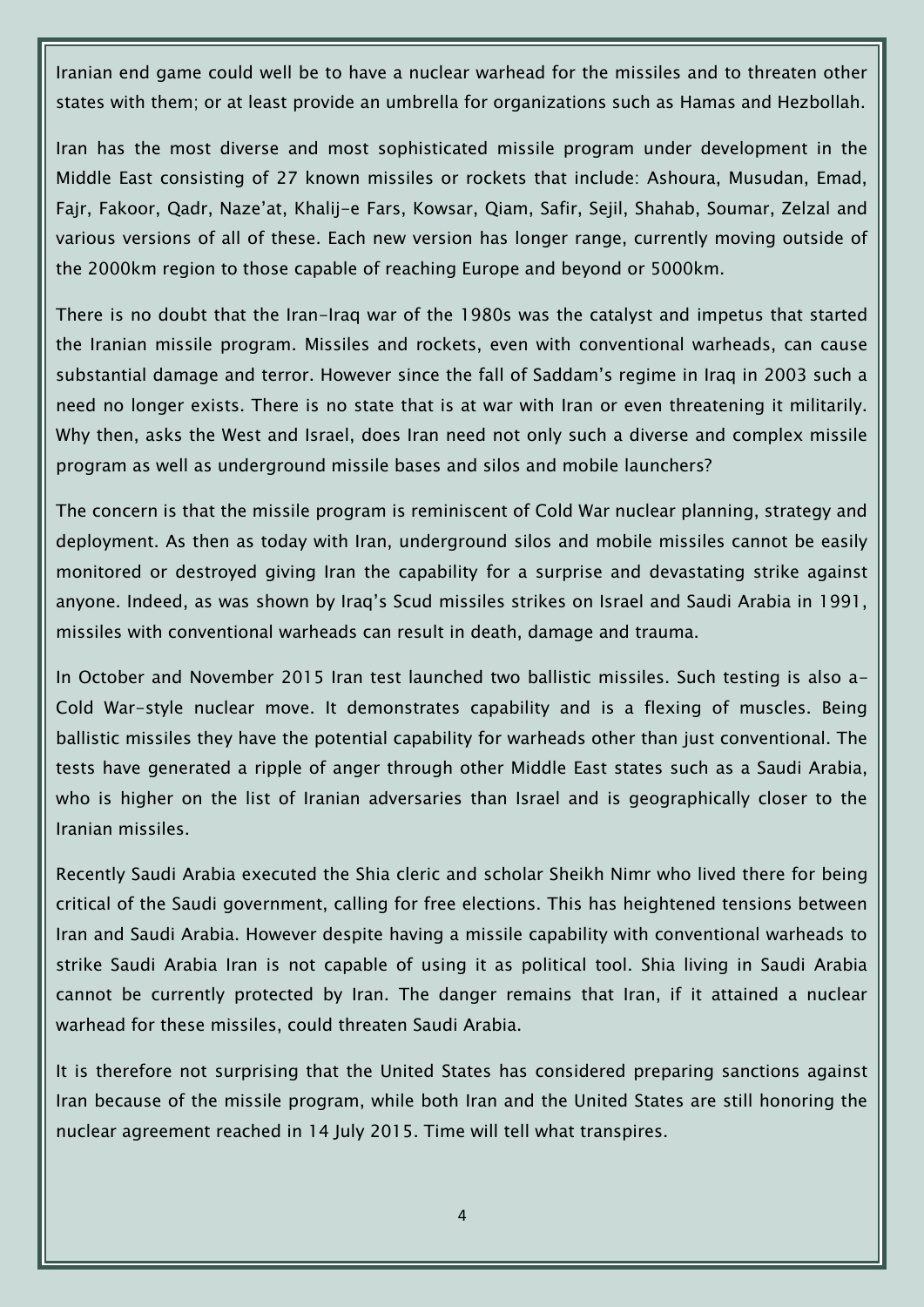Military strategy dictates that the best form of defence is the offence and so Iran is somewhat fearful that the West led by the United States and maybe Israel could take military action against its missile program or even its nuclear facilities currently under construction. Maybe Iran considers that ballistic missiles would be a deterrent to such strikes. Namely, a strategic thinking of Iran being able to respond by launching missiles would be a deterrent if it were to be attacked.

However Iran has to carefully consider this strategy. Even if Iran had nuclear capability in addition to conventional warheads for its missiles it would be in the same situation as the Cold War nuclear powers. Having a nuclear bomb and missiles doesn't guarantee that any opponent will be deterred. It certainly didn't prevent proxy wars such as Vietnam. Then both the United States and the Soviet Union had nuclear weapons but couldn't use them to win the war or even deter the other side from any action.

So Iran is also knocking on Russia's door for those other missiles it has paid for and not yet received; the four S-300 surface-to-air missile defence system that is designed to defend against aircraft and cruise missiles. Iran needs to defend its nuclear sites because its surface-to-surface missiles cannot, with 100% assurance, prevent or deter an Israeli or American strike on Iran's nuclear facilities.

Herein is the potential for a deal. If Iran were to forego its domestic surface-to-surface missile program, which is a military offensive weapon against others, then it would seem acceptable that it could be permitted to procure a foreign surface-to-air missile that is a defensive system. Once Iran lacks the ability to deliver a nuclear warhead in a strike against Saudi Arabia, Israel or any other country, then concerns could also be somewhat ameliorated over Iranian uranium enrichment. Iran would also need to be restricted in its other delivery capabilities such as aircraft.

However Iran is taking the other view than such a deal. With the United States threat of sanctions over the missiles, Iran says it will build more, believing that peace and security can only be achieved through strength. The causes of such reasoning can be multiple, including domestic Iranian politics. There are issues of priorities.

The Iranian reasoning is such: why should we give up on any capability if countries, such as Israel and others, have both capabilities? It's a matter of justness and fairness, which is a very basic tenet of the Shi'a. It's also a matter of Iranian pride.

There is also the relations between the Iranian President, the military leaders and the religious leadership. It is understandable that the military are not willing to give up their missiles while it is equally comprehensible that the President representing the wishes of the people who don't want sanctions. Iran therefore needs to consider prioritises.